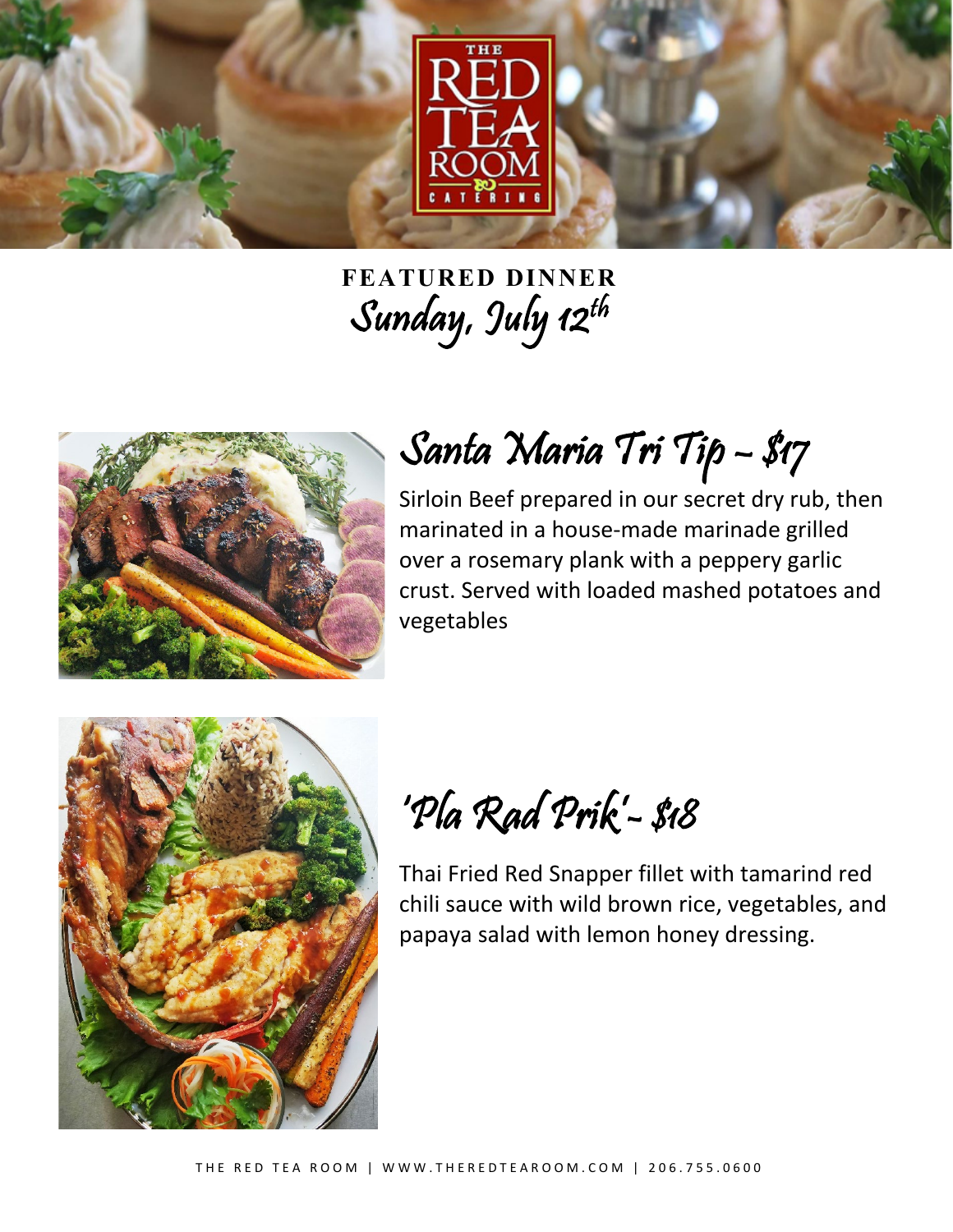## Add-on Desserts



Opera Cake - \$5

Layers of chocolate sponge, smooth coffee butter crème, almond dacquoise, and deep chocolate ganache infused with a coffee glaze.



## Gluten Free Chocolate Decadence Cake - \$5.50

The first thing you will say after OMG! this cake is fantastic is that you can't believe its vegan. This decadent chocolate cake is comprised of plant based ingredients mixed with a healthy quantity of cocoa and finished with a heavenly chocolate glaze.